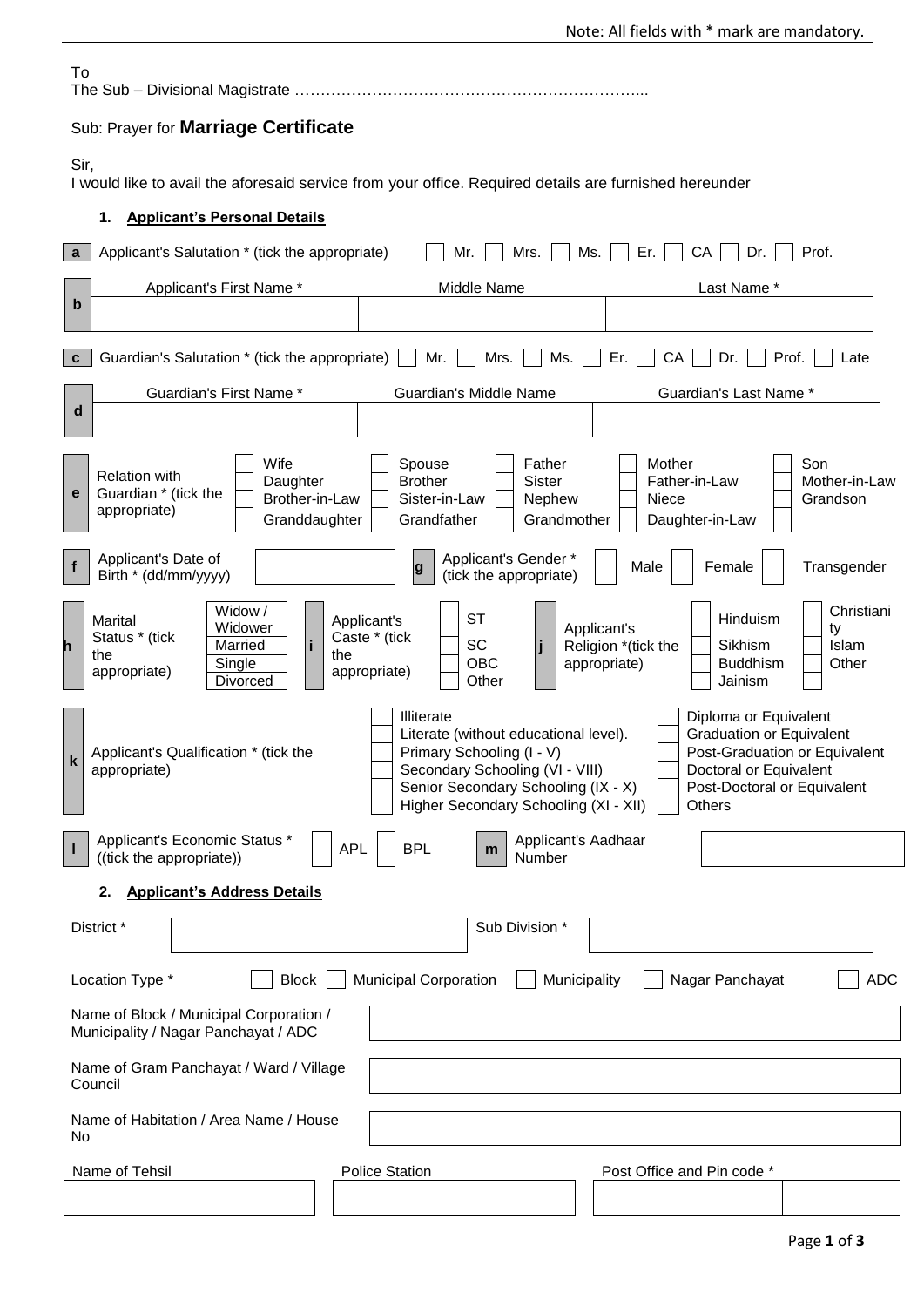| $\mathbf{a}$                    | 3.<br><b>Applicant's Contact Details</b><br>Mobile Number * (10 digits only)                                              | E-Mail<br>$\mathbf b$                                                               |  |  |  |  |  |  |  |
|---------------------------------|---------------------------------------------------------------------------------------------------------------------------|-------------------------------------------------------------------------------------|--|--|--|--|--|--|--|
| 4. Service Specific Information |                                                                                                                           |                                                                                     |  |  |  |  |  |  |  |
| $\mathbf{a}$                    | Status of Applicant at the time of marriage *<br>Unmarried<br>Widow<br>Widower<br>Divorced<br>Married                     |                                                                                     |  |  |  |  |  |  |  |
| $\mathbf b$                     | Status of your partner at the time of<br>Unmarried<br>Married<br>Widow<br>Widower<br>Divorced<br>marriage *               |                                                                                     |  |  |  |  |  |  |  |
| C                               | Form of Marriage *                                                                                                        | Hinduism<br>Christianity<br>Sikhism<br><b>Buddhism</b><br>Jainism<br>Islam<br>Other |  |  |  |  |  |  |  |
| d                               | Date Of Marriage *                                                                                                        | Applicant's Mother/<br>Guardian Name *                                              |  |  |  |  |  |  |  |
| e                               | Place Of Marriage (With<br>sufficient particulars to<br>locate the same) *                                                |                                                                                     |  |  |  |  |  |  |  |
| $\mathbf{f}$                    | Applicant's Occupation *                                                                                                  | Service Output Type *<br><b>Hard Copy</b><br>e Copy<br>$\mathbf{q}$                 |  |  |  |  |  |  |  |
| $\mathbf{a}$                    | <b>Partner's Details</b><br>5.<br>Partner's Salutation *<br>Ms.<br>Er. $\vert \vert$<br>CA<br>Prof.<br>Mr.<br>Mrs.<br>Dr. |                                                                                     |  |  |  |  |  |  |  |
| b                               | Partner's Name*                                                                                                           |                                                                                     |  |  |  |  |  |  |  |
| $\mathbf C$                     | Partner's Date of Birth *<br>$\mathsf{d}$<br>Partner's Sex *<br>Female<br>Transgender<br>Male                             |                                                                                     |  |  |  |  |  |  |  |
| e                               | Name of the Father/ Guardian *                                                                                            |                                                                                     |  |  |  |  |  |  |  |
| f                               | Name of the Mother/ Guardian *                                                                                            |                                                                                     |  |  |  |  |  |  |  |
| g                               | Partner's Religion                                                                                                        | Hindu<br>Sikh<br><b>Buddhist</b><br>Other<br>Christian<br>Jain<br>Islam             |  |  |  |  |  |  |  |
| $\boldsymbol{\mathsf{h}}$       | Partner's<br>Address *                                                                                                    |                                                                                     |  |  |  |  |  |  |  |
| i                               | Partner's Mobile<br>Number*                                                                                               | Partner's Signature /<br>Thumb Impression                                           |  |  |  |  |  |  |  |
|                                 |                                                                                                                           |                                                                                     |  |  |  |  |  |  |  |
|                                 | <b>Witness Details</b><br>6.                                                                                              |                                                                                     |  |  |  |  |  |  |  |
|                                 | Witness 1 Full Name *                                                                                                     | Mobile *                                                                            |  |  |  |  |  |  |  |
| a                               | Witness 1 Address *                                                                                                       |                                                                                     |  |  |  |  |  |  |  |
|                                 | Witness 2 Full Name *                                                                                                     | Mobile *                                                                            |  |  |  |  |  |  |  |
| a                               | Witness 2 Address *                                                                                                       |                                                                                     |  |  |  |  |  |  |  |